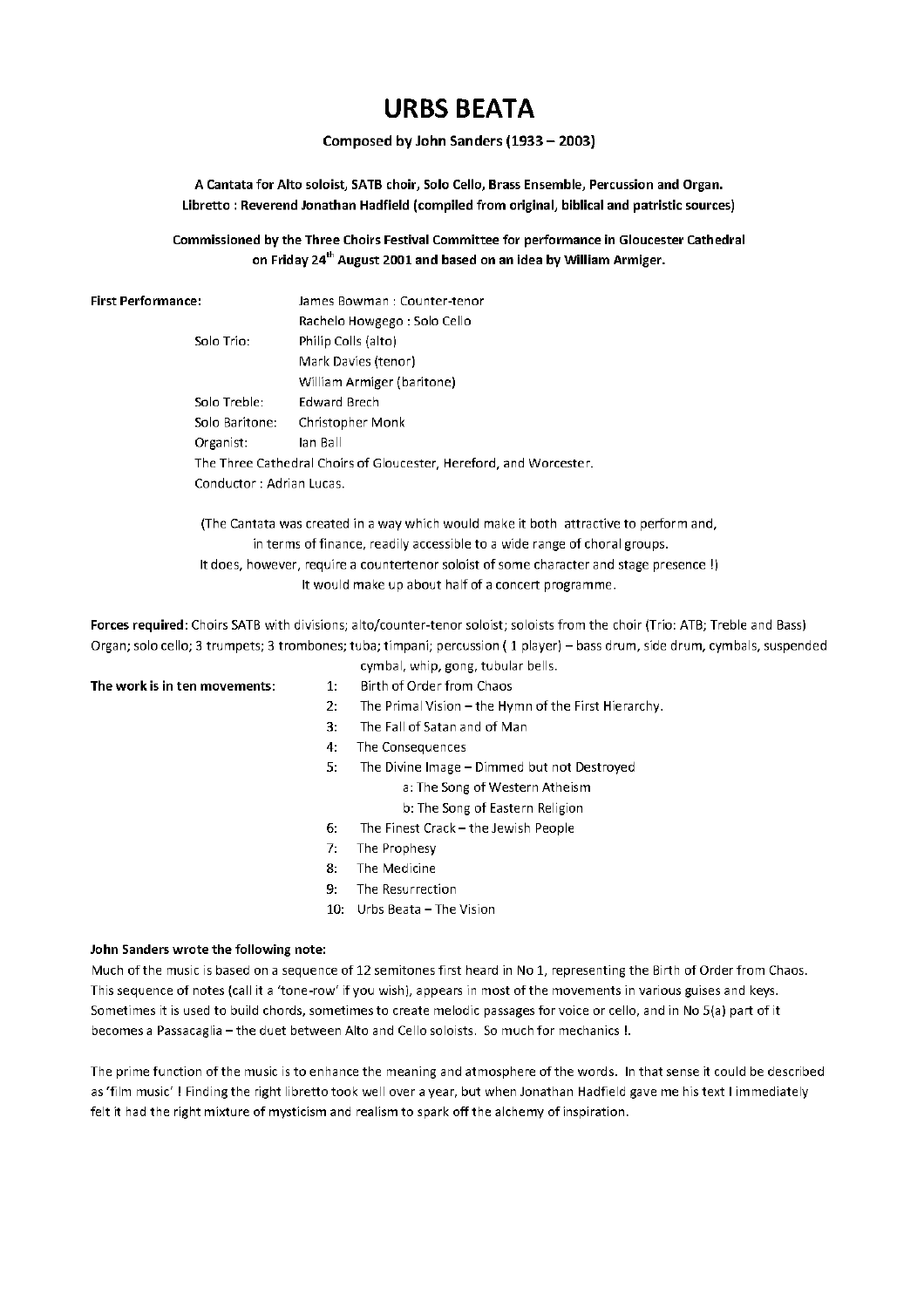X Urbs Beata - The Vision

John Sanders (1933 - 2003)



Copyright © Janet Sanders 2012